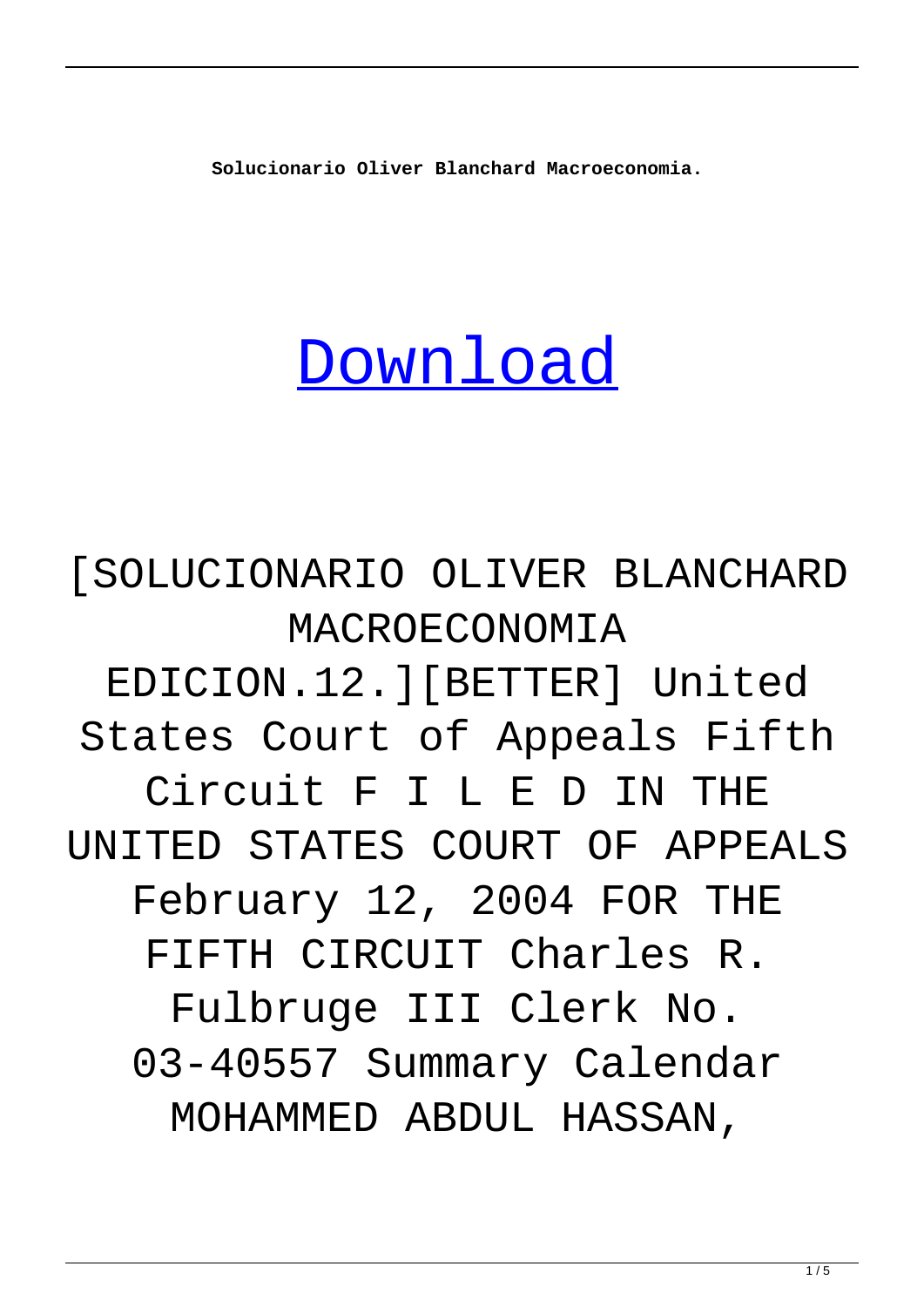**Solucionario Oliver Blanchard Macroeconomia Edicion.12**

. Solucionario Oliver Blanchard Macroeconomia Edicion.12 . In this problem you may assume that the country can produce the particular product in any amount and that there are no costs of manufacturing or transportation of the product. These factors of production cost nothing, there is no input cost, and any of them can be completely assigned any value you like. You may assume, for example, that the country can always produce one kilogram of milk, but it only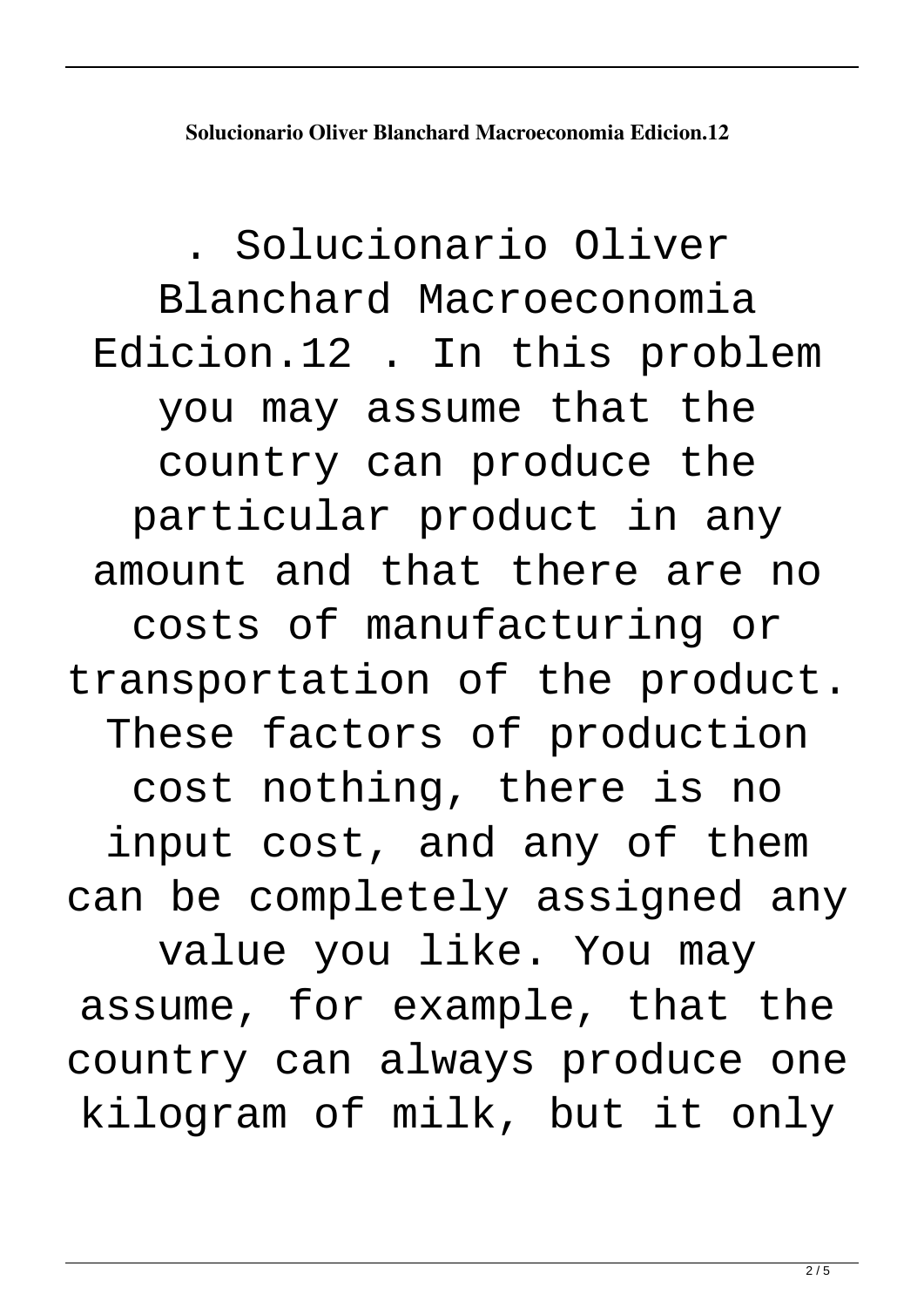costs \$0.01 to produce one kilogram of the product. The only thing you can't assume,

however, is that you may assume that some other country can always produce a product

that can be converted into that kilogram of milk. I want to display information based on the list as you described here in the example. This is the code that I wrote. Do you think that the way that I have structured the code is right? Thank you very much for your help. library(dplyr) #database creation library(RODBC) tabla\_vendedor = c("PRUEBAS\_FK","pancha")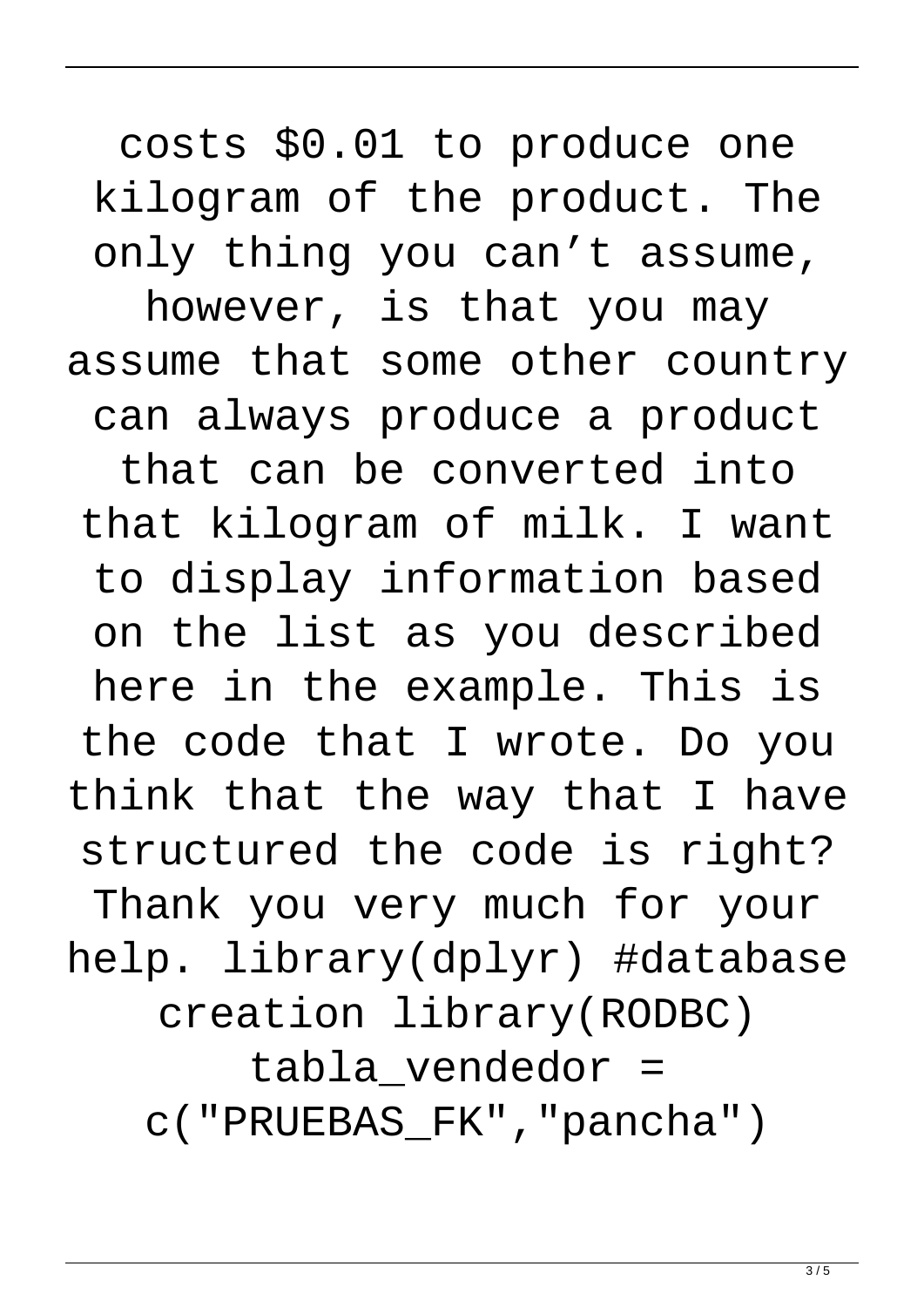tabla amo =  $c("16012", "Juan")$ tabla\_tende =

c("QUEBEC","ALACANTE")

#Database ##connect to database con = odbcDriverConne ct('D:\\RODBC\_DRIVER\_sqlite.zi p') ##Connect ##open database

sql = "select \* from PRUEBAS FK" ##Execute SQL rds1

= dbGetQuery(con,sql) rds1 =

as.data.frame(rds1) ##Grab value ## Convert RDS1 to XLS and place in a list library(xlsx) lista\_de\_puntos 3da54e8ca3

[https://socialtak.net/upload/files/2022/06/33r93gtLCr6MtKNuqmCJ\\_22\\_3c6b98f0730f7b57b975c67ae66ae92f\\_file.pdf](https://socialtak.net/upload/files/2022/06/33r93gtLCr6MtKNuqmCJ_22_3c6b98f0730f7b57b975c67ae66ae92f_file.pdf) <https://www.15heures.com/photos/p/81277>

<https://aposhop-online.de/2022/06/22/free-uplay-generator-codes/> <http://naasfilms.com/56984-2/>

[https://mightysighty.com/wp-content/uploads/2022/06/Ramleela\\_Movie\\_720p\\_INSTALL\\_Download\\_Links.pdf](https://mightysighty.com/wp-content/uploads/2022/06/Ramleela_Movie_720p_INSTALL_Download_Links.pdf)

<https://www.iltossicoindipendente.it/2022/06/22/wondershare-filmora-9-2-0-crack-plus-activation-code-latest-link-free-2019/> [https://www.proindustria.net/wp-content/uploads/2022/06/gta\\_4\\_eflc\\_crack\\_only\\_razor1911.pdf](https://www.proindustria.net/wp-content/uploads/2022/06/gta_4_eflc_crack_only_razor1911.pdf)

<https://myhomemart.net/resensi-novel-puputon-dalam-bahasa-sunda/electronics/>

<https://parsiangroup.ca/2022/06/maple-code-registration-crack-with-serial-number-2/>

[https://dilats.com/wp-content/uploads/2022/06/Pandoras\\_Box\\_Pc\\_Game\\_Free\\_Download\\_EXCLUSIVE\\_Full\\_12.pdf](https://dilats.com/wp-content/uploads/2022/06/Pandoras_Box_Pc_Game_Free_Download_EXCLUSIVE_Full_12.pdf)